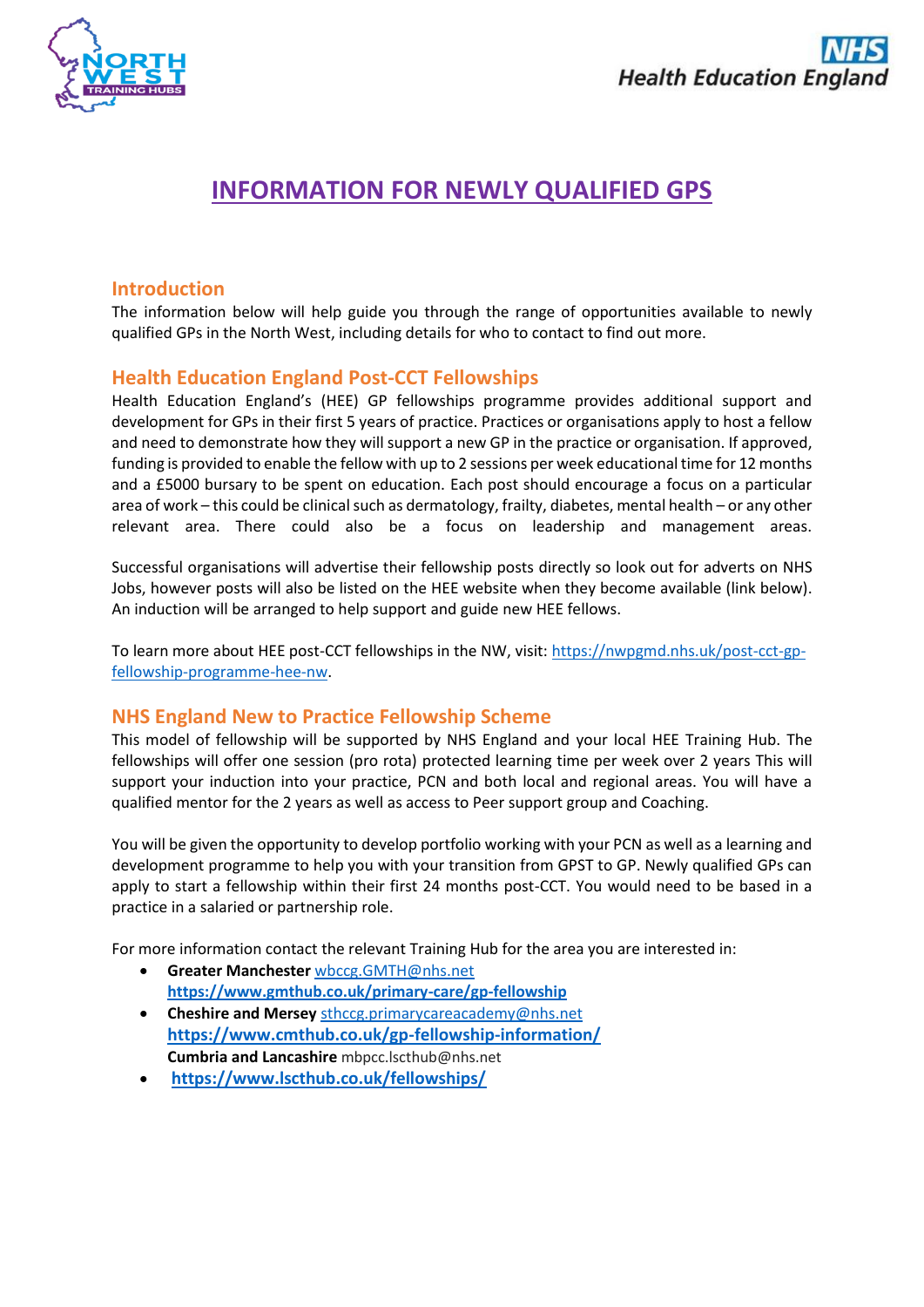# **Differences between NHSE/I Fellowships and HEE Fellowships**

| <b>NHSE</b>                                   | <b>HEE</b>                                     |
|-----------------------------------------------|------------------------------------------------|
| Must be within first 24 months of CCT         | Must be within first 5 years of CCT            |
| 2-year programme                              | 1 year programme                               |
| One funded session pro rata for development   | 2 funded sessions plus educational bursary     |
| Peer support                                  | Peer support                                   |
| <b>Qualified Mentor</b>                       | Mentor provided by host organisation           |
| Available to all GPs within first 24 months,  | Up to 28 fellowship posts available across the |
| either as salaried or partner in GMS practice | NW (whilst in salaried or partnership post)    |
| Learning and development package              | Educational bursary available                  |
| PCN Portfolio working                         | PCN footprint advised                          |
| Coaching sessions                             | Induction and educational sessions             |

# **National Institute for Health Research (NIHR) Fellowships**

If you are interested in getting involved in research or finding out more there is support available as below:

Examples of opportunities available within research:

- NIHR In-Practice Fellowships are designed to support fully qualified General Practitioners, General Dental Practitioners and Community Dentists who have outstanding potential as a researcher and/or educationalist
- Innovation Scholars Scheme supports secondments for academics to develop new technologies and techniques to help NHS patients as soon as possible

For further information, visit the NIHR website[: https://bit.ly/2TP78Bs](https://bit.ly/2TP78Bs)

# **Local Fellowship Programmes**

Some CCG and local organisations offer their own fellowships and support so look out for local information on CCG websites or via your local Primary Care Workforce Team.

# **HEE Professional Education and Development (PED) Course**

This is a leadership course supported by HEE. It consists of three residential courses and study days over 2 years. It focuses on how to develop yourself and your practice, looking at professional and personal and practice development. It helps you understand management and leadership skills. The course is accredited at master's level by the University of Central Lancashire (UCLAN). To attend the course, you need to be working in a practice as a salaried GP or partner. It is often more relevant once you have been working for at least a year.

To join the mailing list to receive information please visit [https://nwpgmd.nhs.uk/professional](https://nwpgmd.nhs.uk/professional-education-and-development-course-ped)[education-and-development-course-ped](https://nwpgmd.nhs.uk/professional-education-and-development-course-ped) or contact [primarycareschool.nw@hee.nhs.uk](mailto:primarycareschool.nw@hee.nhs.uk) 

# **Higher Professional Education (HPE) Course**

This is fully funded by Health Education England (HEE) and enables you to attend up to 5 days of education relevant to your needs, covering clinical areas, leadership, resilience and more. It is currently being run virtually. It will give you an opportunity to meet other GPs and plan your future education. If you register for the sessions, you will be able to watch a recording of the virtual events at a suitable time.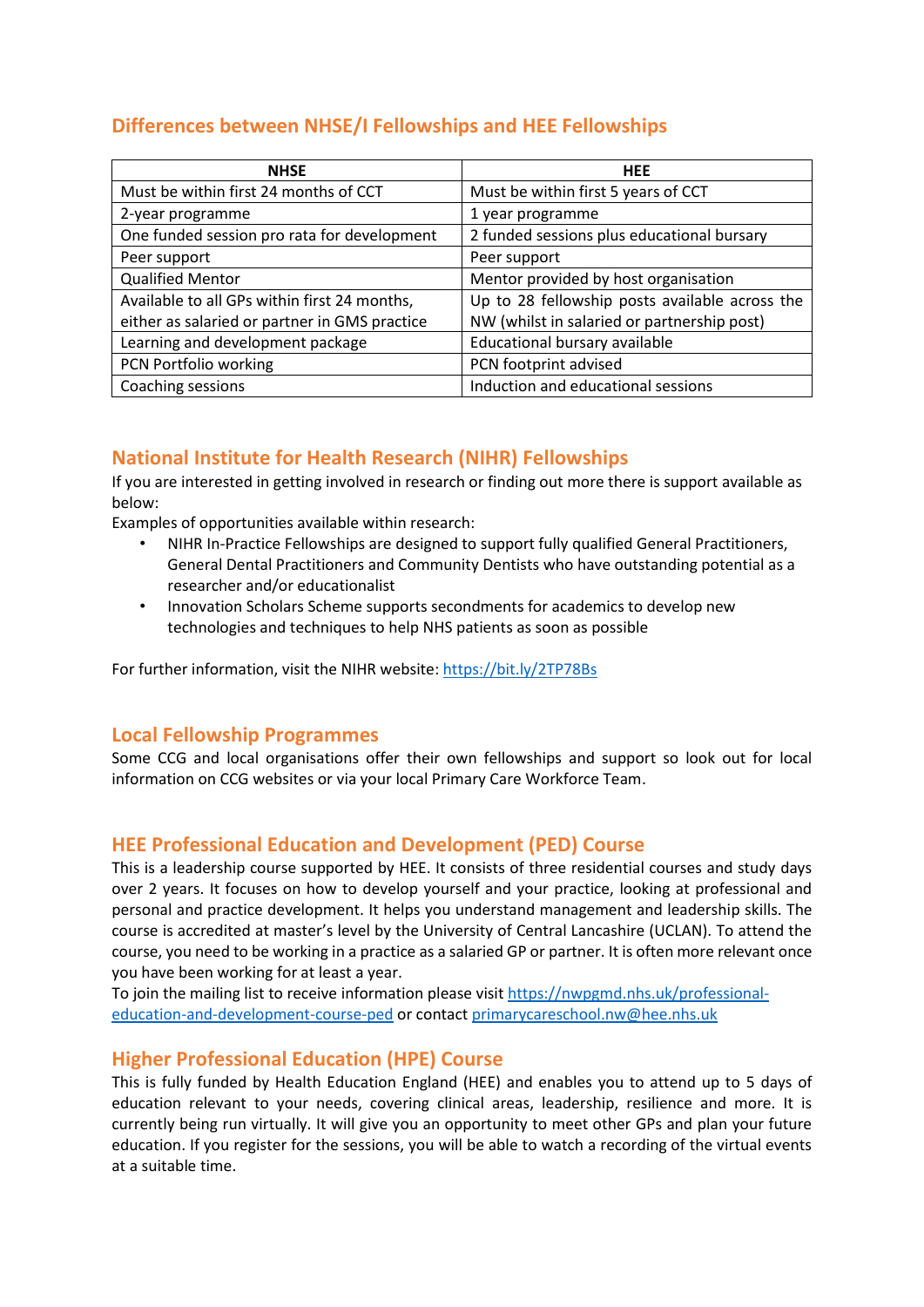For more information and to enrol, please visit [https://nwpgmd.nhs.uk/higher-profession](https://nwpgmd.nhs.uk/higher-profession-education-hpe)[education-hpe](https://nwpgmd.nhs.uk/higher-profession-education-hpe) or contact [primarycareschool.nw@hee.nhs.uk](mailto:primarycareschool.nw@hee.nhs.uk) 

#### **NHS Leadership Academy**

The NHS North West Leadership Academy (NHS NWLA) empowers people in the North West to secure better health, care, and wellbeing outcomes through leadership. Within the system and across diverse communities – they work to develop compassionate leaders and the conditions for inclusive, future focused leadership.

NHS NWLA is a member-led NHS organisation, which has been operating since 2007. By operating a membership model, they move in pace with members, are open to new approaches and engage with uncertainty together. Learn more at: <https://www.nwacademy.nhs.uk/> and view the calendar of events here:<https://www.nwacademy.nhs.uk/whats-on>

You may also be interested in their leadership programmes starting with the Edward Jenner programme<https://www.leadershipacademy.nhs.uk/programmes/>

#### **RCGP First5**

This initiative is designed to support members in the first five years after qualifying <https://www.rcgp.org.uk/first5>

### **GMC opportunities**

The GMC can offer clinical opportunities as part of a portfolio career, for example GMC Associate roles: <https://www.gmc-uk.org/about/who-we-are/gmc-associates>

### **RCGP guidance for GPs with an extended role**

GPs with Extended Roles (GPwERs) undertake roles that are beyond the scope of GP training and the MRCGP and require additional training. The term GPwER includes those previously referred to as GPs with Special Interests (GPwSIs). For further information visit: [www.rcgp.org.uk/gpwer](http://www.rcgp.org.uk/gpwer) 

### **BMA guidance on GP Staffing and Partnership**

Information regarding partnerships can be found here: <https://www.bma.org.uk/advice-and-support/gp-practices#gp-partners>

#### **Working as a salaried GP**

The BMA salaried GP handbook is a valuable resource for salaried GPs and GP employers, covering everything from legal entitlements to maternity leave, redundancy, and employment protection. <https://www.bma.org.uk/media/4238/bma-salaried-gp-handbook-2021-june.pdf>

#### **New to Partnership Payments**

If entering a partnership, in addition to the support of your new partners and your primary care network (PCN), you can also access the new to partnership payments scheme. Details can be found a[t https://www.england.nhs.uk/gp/the-best-place-to-work/new-to-partnership-payment-scheme/](https://www.england.nhs.uk/gp/the-best-place-to-work/new-to-partnership-payment-scheme/)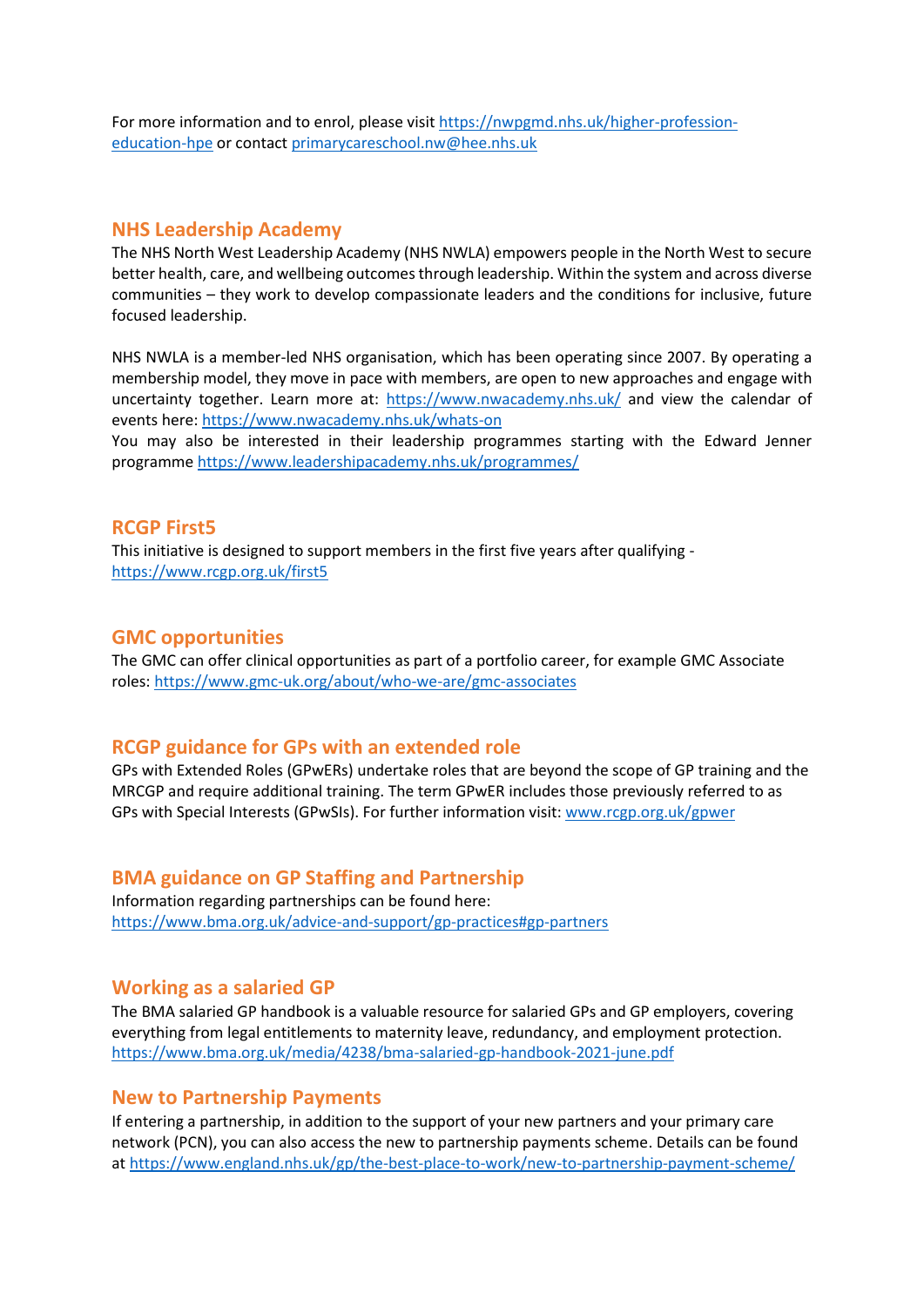# **National GP Retainer (Retention) Scheme**

The scheme is aimed at GPs who may be looking to leave general practice or have left general practice, who are unable to undertake regular part time work and cannot commit to working more than four sessions a week (for example, due to childcare responsibilities). The scheme supports both the retained GP and the practice by offering financial support in recognition of the fact that this role offers greater flexibility and educational support than a 'regular' part-time salaried post. For more information about the scheme in the North West and how to apply, visit: [https://www.nwpgmd.nhs.uk/general\\_practice/gp\\_retainer\\_scheme](https://www.nwpgmd.nhs.uk/general_practice/gp_retainer_scheme)

or email primarycareschool.nw@hee.nhs.uk

# **BMA development programmes (members only)**

The BMA offers personal, step-by-step guidance, FAQs, and practical tools on the topics you face on a day-to-day basis as a GP, as well as a variety of career development and leadership courses. To learn more phone 0300 123 1233 or visit: [www.bma.org.uk](http://www.bma.org.uk/)

### **Next Generation GP**

Next Generation GP is aimed at GP trainees and early career GPs (first 5-7 years) with an interest in health policy and the wider NHS. The programme is about empowering a new generation of leaders in primary care, equipping them with the skills and networks to succeed and empowering them with the belief that they can translate insight into impact.

Next Gen GP is a funded national leadership programme, aiming to:

- **ENERGISE**: through access to the stories, perspectives, and expertise of inspiring leaders
- **ENGAGE**: through a supportive network of like-minded local trainees and early career GPs
- **EMPOWER**: through a series of workshops designed to increase your ability to shape care within and beyond your organisation

To find out more about Next Generation GP events in the North West, visit:

**Lancashire and Manchester** <https://nextgenerationgp.co.uk/programmes/north-west/north-west-online-2021> **Cheshire**  <https://nextgenerationgp.co.uk/programmes/north-west/cheshire> **Merseyside**  <https://nextgenerationgp.co.uk/programmes/north-west/merseyside> **Cumbria** Please contact the Lancs and South Cumbria Primary Care Training Hub directly for further informatio[n mbpcc.lscthub@nhs.net](mailto:mbpcc.lscthub@nhs.net)

Or email Next Generation directly at [info@nextgenerationgp.co.uk](mailto:info@nextgenerationgp.co.uk)

# **GP Career Support Hub**

NHS England and NHS Improvement want to ensure GPs are aware of the opportunities and funding available to them in their careers and to reinforce the investment that is being made to recruit and retain valued GPs across England.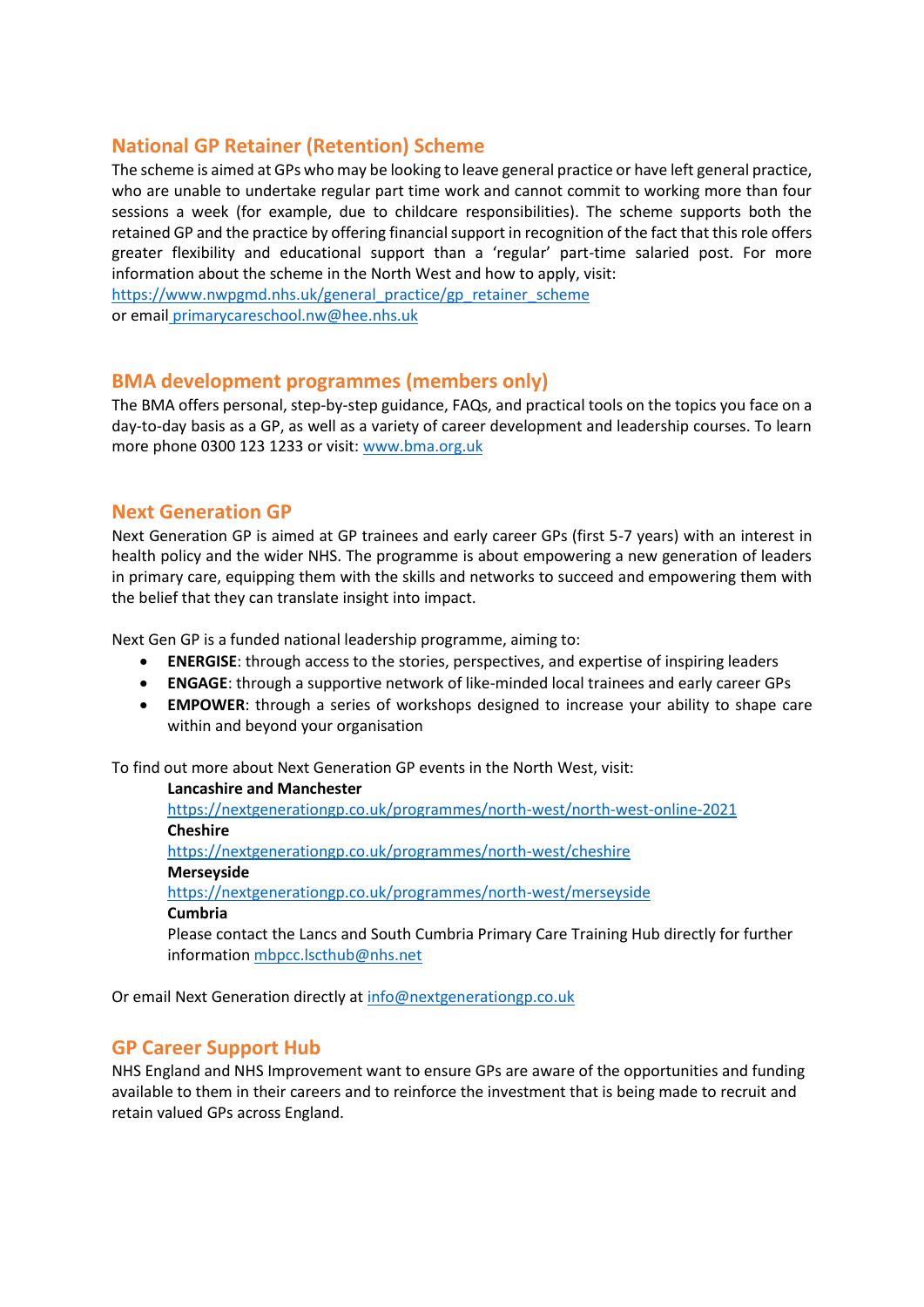This GP Career Support Hub has been created as a central information point with resources to support GPs at varying stages of their career - from newly qualified doctors to those approaching the end of their career.

The site is available on FutureNHS and provides information, guidance and support on career development, training, mentoring, appraisals, career options/flexibility, wellbeing, pay and pensions to enable GPs to realise fulfilling and rewarding careers in general practice.

To visit the GP Career Support Hub see <https://future.nhs.uk/GPCS/grouphome>

# **Additional sources of general information for GPs and wider primary care workforce:**

- **E-bulletins -** NHS England and NHS Improvement distribute a number of [bulletins](https://www.england.nhs.uk/email-bulletins/) for different professions or specialties. You may be particularly interested in signing up to receive the **Primary Care Bulletin** which currently goes to over 22K subscribers.
- **Twitter**  Follow [We are Primary Care](https://twitter.com/PrimaryCareNHS) on Twitter
- **LinkedIn**  Follow [We are Primary](https://www.linkedin.com/showcase/general-practice-forward-view/) Care on LinkedIn
- [Primary Care Workforce collaborative platform](https://future.nhs.uk/system/login?nextURL=%2Fconnect%2Eti%2Fprimarycareworkforce%2Fgrouphome) join this workspace to find out about all schemes and initiatives being run by NHS England and NHS Improvement as well as starting and joining in discussions with other members
- [Primary Care Networks collaborative platform](https://future.nhs.uk/system/login?nextURL=%2Fconnect%2Eti%2FP%5FC%5FN%2Fgrouphome) join this workspace to find out about ways NHS England and NHS Improvement are supporting the development of PCNs as well as starting and joining discussions with other members.

# **Trainees on a Skilled Worker Visa**

The relevant Primary Care Workforce Team (below) will be able to advise which practices in the area have a Skilled Worker Visa sponsorship license and may be able to offer advice on obtaining visas etc. You can also refer to: [https://www.england.nhs.uk/gp/the-best-place-to-work/international-gp](https://www.england.nhs.uk/gp/the-best-place-to-work/international-gp-recruitment/support-with-tier-2-visas/)[recruitment/support-with-tier-2-visas/](https://www.england.nhs.uk/gp/the-best-place-to-work/international-gp-recruitment/support-with-tier-2-visas/) or contact [gpsupport.nw@hee.nhs.uk](mailto:gpsupport.nw@hee.nhs.uk) for advice and support.

# **#Lookingafteryoutoo**

NHSE recognise that our frontline primary care colleagues involved in the delivery of primary care services, both clinical and non-clinical, are facing unprecedented challenges through COVID-19. They are keen to ensure all staff delivering frontline primary care services feel supported to maintain their psychological wellbeing during this time, enabling them to maintain the delivery of frontline primary care.

Individual coaching support is available with a highly skilled and experienced coach. This will be a space for you to offload the demands of whatever you are experiencing and be supported in developing practical strategies for dealing with this. It might be that through a one-off conversation you have all the strategies you need to cope with your situation and stay well. Or you might find a few sessions helpful. It is all led by you.

To register and book a coaching session, or for further information please visit [https://www.england.nhs.uk/supporting-our-nhs-people/wellbeing-support-options/looking-after](https://www.england.nhs.uk/supporting-our-nhs-people/wellbeing-support-options/looking-after-you-too/)[you-too/](https://www.england.nhs.uk/supporting-our-nhs-people/wellbeing-support-options/looking-after-you-too/)

# **Primary Care Flexible Pools**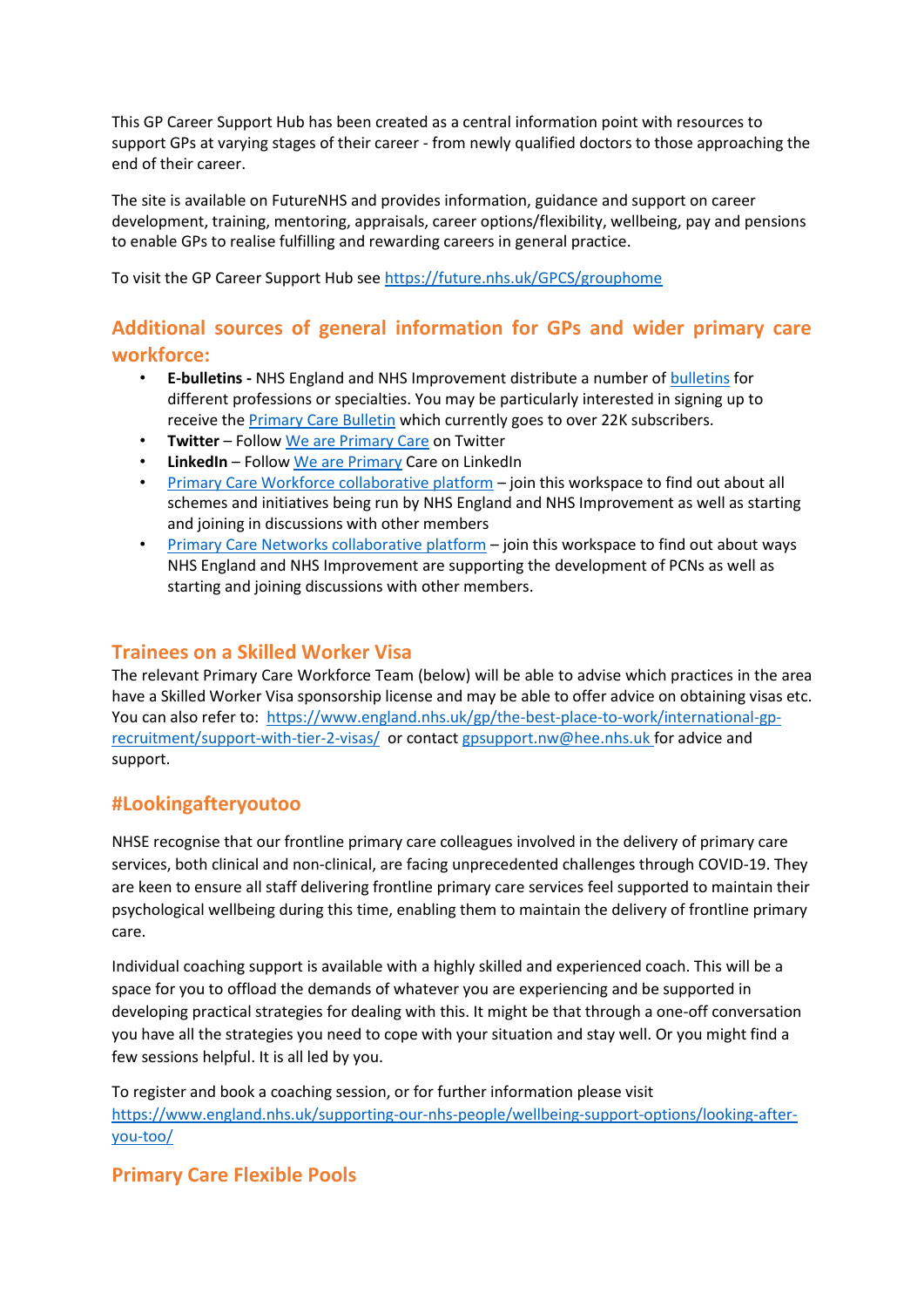The primary care flexible staff pool arrangements reflect the People Plan commitment to establish GP banks, and replaces the Locum Support Scheme commitment made [in 'Update to the GP](https://www.england.nhs.uk/wp-content/uploads/2020/03/update-to-the-gp-contract-agreement-v2-updated.pdf)  [Contract Agreement 2020/21-](https://www.england.nhs.uk/wp-content/uploads/2020/03/update-to-the-gp-contract-agreement-v2-updated.pdf)2023/24' for 2020/21. The delivery ask of this year is a continuation of the initiative first launched in December 2020.

As with last year, in 2021/22 each integrated care system (ICS) can receive up to £120,000 via NHS England and NHS Improvement regions to implement or augment their virtual pool arrangements at pace. These financial allocations are complemented by further optional enablers, which systems may opt to utilise, including a template contract and a digital suppliers framework.

The ambition is for these flexible staff pools to support groups of primary care networks (PCNs), most likely at clinical commissioning group (CCG) or place footprint, to increase capacity in general practice and create a new offer for local GPs wanting to work flexibly. It is expected that practices and PCNs will benefit from reduced burden in accessing temporary staff, and potential to build better relationships with pool members.

GPs supported through the pool arrangement could have access to the flexibility of a locuming role, with the additional benefits of a salaried position.

The vision for 2021/22 is for the flexible staff pools to be developed into a mechanism that acts as a local point of contact, offering support and advice to the GP workforce more widely through robust engagement, particularly for doctors returning to general practice such as those on a career break or parental/adoption leave.

GPs who are interested in joining their local flexible pool should contact their ICS.

Read th[e primary care flexible staff pools guidance](https://www.england.nhs.uk/publication/primary-care-flexible-staff-pools/) to find out more.

### **Local GP Initiatives**

Each local North West area will run additional GP retention initiatives so please contact the relevant Primary Care Workforce team (below) for more information.

# **Contact details for North West Primary Care Workforce Teams:**

#### **GREATER MANCHESTER**

- Training Hub Team [carolmcrae@nhs.net](mailto:carolmcrae@nhs.net) | wbccg.GMTH@nhs.net
- NHS/I Workforce Team [kerryporter1@nhs.net](mailto:kerryporter1@nhs.net)

#### **CHESHIRE & MERSEYSIDE**

- Training Hub Team [Trish.atkinson@nhs.net,](mailto:Trish.atkinson@nhs.net) [Katie.power@sthelensccg.nhs.uk](mailto:Katie.power@sthelensccg.nhs.uk) | [sthccg.primarycareacademy@nhs.net](mailto:sthccg.primarycareacademy@nhs.net)
- NHS/I Workforce Team [england.cmgpfv@nhs.net](mailto:england.cmgpfv@nhs.net)
- C&M Primary Care Workforce Support FutureNHS Page This workspace communicates the latest NHSEI News, Events and Training Offers across C&M Primary Care. It also provides an opportunity to Network and share good practice, as well as learn about local Innovations. You will find all the latest GP Career Support as well as information on the Mentor's Scheme. You will also be able to watch the ARRS Workforce